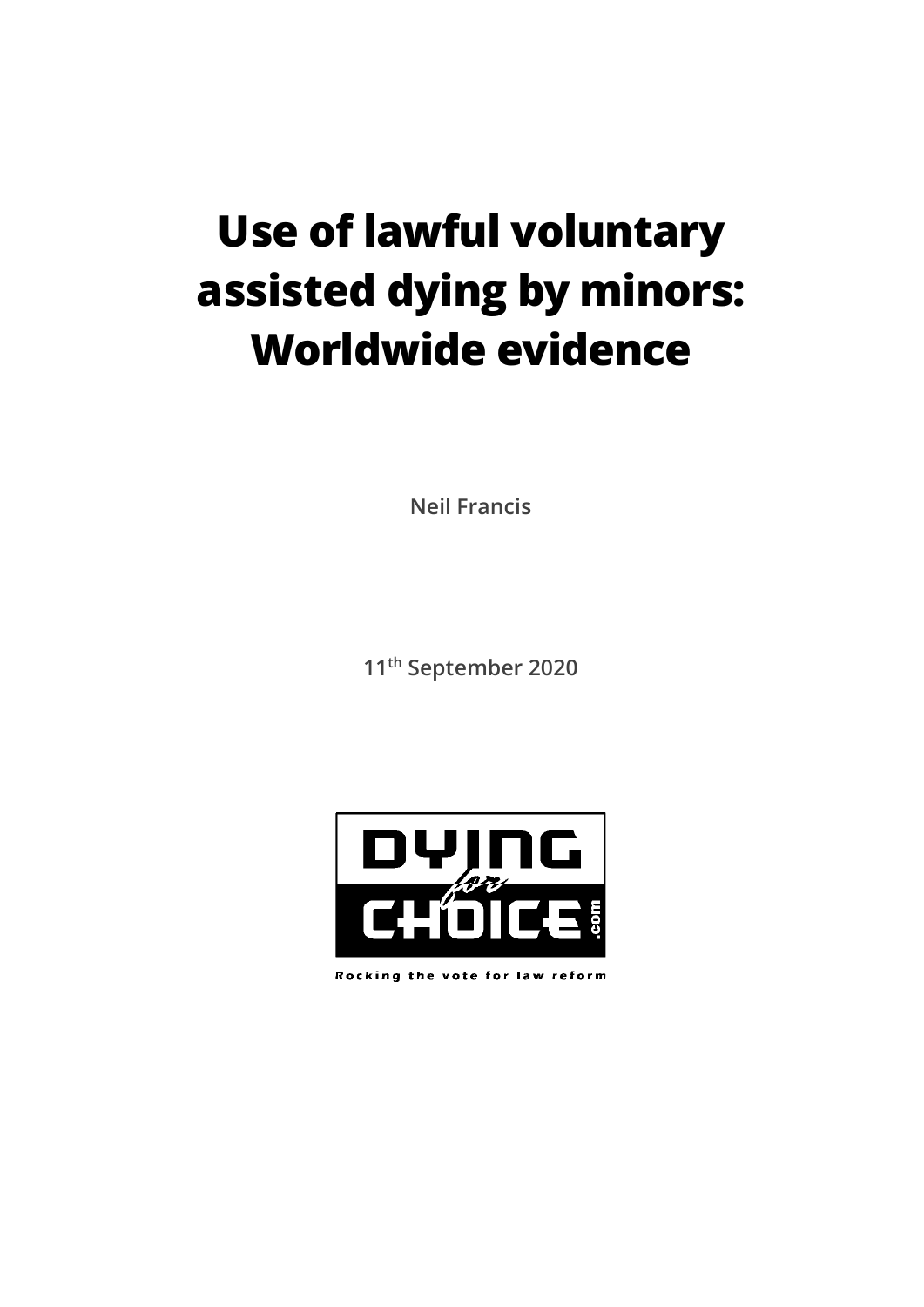# **Use of lawful voluntary assisted dying by minors: Worldwide evidence**

Neil Francis 11<sup>th</sup> September 2020

# <span id="page-1-0"></span>**Executive summary**

Differences of opinion continue to be expressed regarding law reform to permit voluntary assisted dying (VAD) for minors: persons under the age of legal majority or adulthood, which in most jurisdictions is 18 years.

This study examines official evidence from lawful jurisdictions regarding the extent and nature of VAD amongst minors. Its aim is to facilitate calmer public discourse and more fully inform legislators considering VAD law reform proposals.

#### **Findings**

- VAD is currently a lawful choice for minors in the Netherlands, Belgium, Switzerland and Colombia.
- Dutch and Belgian legislation, and Colombian regulations, stipulate additional requirements regarding minors.
- Available Dutch and Belgian data reveal very low rates of use, between zero and three cases per annum, with parental involvement in decision making.
- There are no cases of VAD amongst minors on record in Switzerland.
- No official case data is available from Colombia. However, given the extremely low rate of VAD use overall, cases amongst minors are highly unlikely.
- While use of VAD laws by minors is rare, a review of case records reveals — as for adults — severe refractory underlying illness with extreme, unrelievable suffering.

#### **Conclusions**

Use of VAD by minors in lawful jurisdictions is rare, but nevertheless occurs with parental involvement in decision making, and otherwise as for adults: in cases of severe, refractory underlying illness with extreme, unrelievable suffering.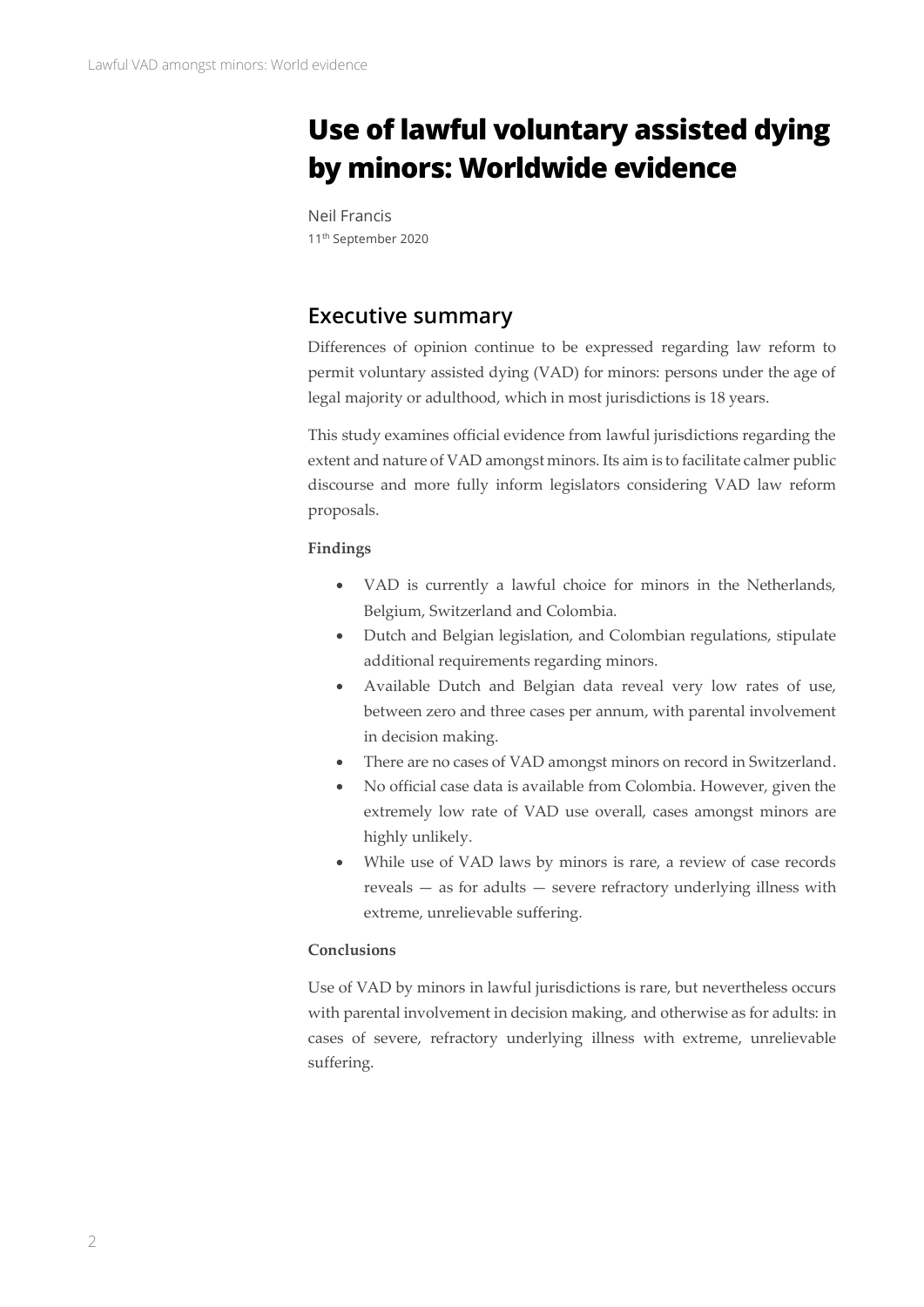# **Table of contents**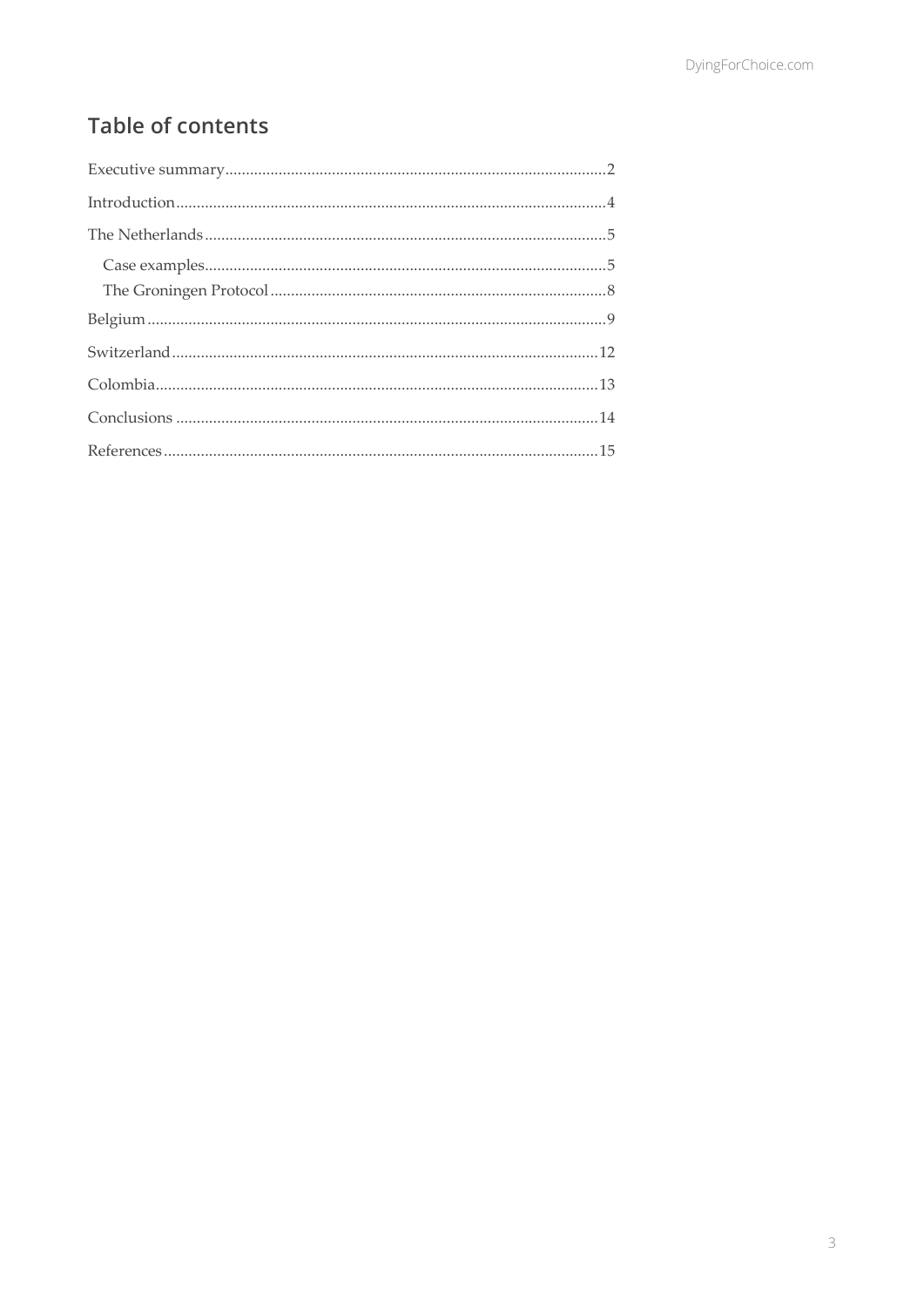## <span id="page-3-0"></span>**Introduction**

Voluntary assisted dying (VAD) law reform has been contentious, and reform to permit access by minors (persons under the age of legal majority, usually 18 years) even more so.

Debate has often been emotive, with almost no real experiential data to properly inform decision making by legislators considering VAD bills. Professionally researched articles about VAD amongst minors are scarce, for example one which compares Dutch and Belgian law expressly with respect to minors, but is confined to the legal requirements and doesn't cover the number or types of actual cases occuring under those laws. 1

This anaylsis of official records attempts to fill this gap.

A number of jurisdictions around the world now provide access to VAD.

Amongst those that do, access is restricted to adults (18 years and older) in Luxembourg, Canada; all USA states with VAD statutes including Oregon, Washington, Vermont, California, DC, New Jersey, Maine, Colorado and Hawaii; and the Australian states of Victoria and Western Australia.

Access to VAD by minors is permitted in the Netherlands, Belgium, Switzerland and Colombia. This report examines the available official records of these countries in regard to use of VAD law by minors.

*Use of VAD by minors is permitted in the Netherlands, Belgium, Switzerland and Colombia.*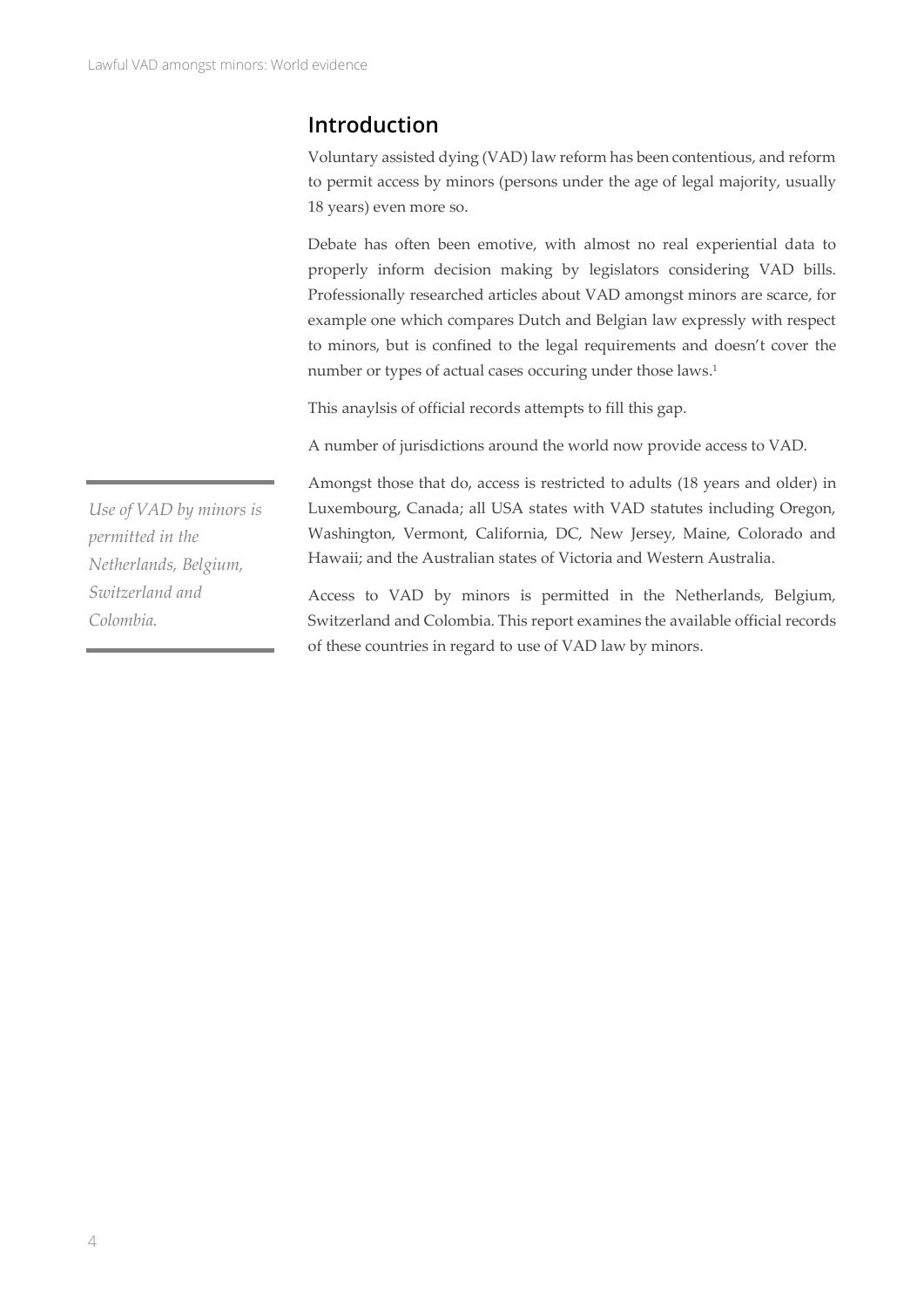### <span id="page-4-0"></span>**The Netherlands**

The Netherlands' euthanasia Act of 2001 came into effect in 2002. <sup>2</sup> It codified in statute a set of regulations that had been in effect in preceding years, and despite claims otherwise, has not been altered at all since enactment in 2001.

The Act permits access to VAD by persons of age 12 and over. This harmonises the VAD rights of young patients with age 12 and 16 provisions in earlier Dutch patient rights legislation. It recognises that some minors are decisionally mature and competent to decide with parental approval (12–15yo), or with at least parental involvement but not necessarily approval (16–17yo). 3

In *addition* to the due care criteria of the Dutch euthanasia Act for adults, the following provisions also apply in respect of minors:

- For persons 12–15 years, parent/guardian agreement is required.
- For persons 16–17 years, parent/guardian must be involved in the decision-making process, but the person ultimately decides.
- Persons 12–15 may not request VAD by advance directive, but those 16–17 years may, as adults may.

The number of VAD cases amongst minors is shown in Table 1. Use of the law by minors is rare, with a total of 14 cases between 2003 and 2019. This in part reflects the low rate of terminal illness and otherwise severe conditions at young ages compared with more advanced ages.

*Dutch law permits VAD use by minors 12 years or older, with restrictions. Use is rare, with a total of just 14 cases since the Act came into effect in 2002.*

#### <span id="page-4-1"></span>**Case examples**

The Commission has publishe[d online notes](https://www.euthanasiecommissie.nl/uitspraken-en-uitleg/l-minderjarigen/documenten) regarding VAD cases for minors. The notes describe severe illnesses which were ultimately unresponsive to multiple treatment attempts, causing intolerable and unrelievable symptoms, for example:

**Case notes 2004-01** describe a male in the 16–17 year old age group with major anaplastic astrocytoma, a cancer of the brain. He had been treated unsuccessfully with medication and radiotherapy. He suffered from epileptic seizures, ongoing hiccups, vomiting, double vision, shortness of breath, as well as medication-induced diabetes. Severe speech disorder, difficulty swallowing and incontinence also developed. He was confined to a wheelchair, and extensive palliation failed to help. He was judged decisionally competent. Decision making included his parents and grandmother, who respected and supported his request for VAD.

**Case notes 2008-02** describe a female in the 16–17 year old age group with acute lymphoblastic leukaemia. She had undertaken chemotherapy and bone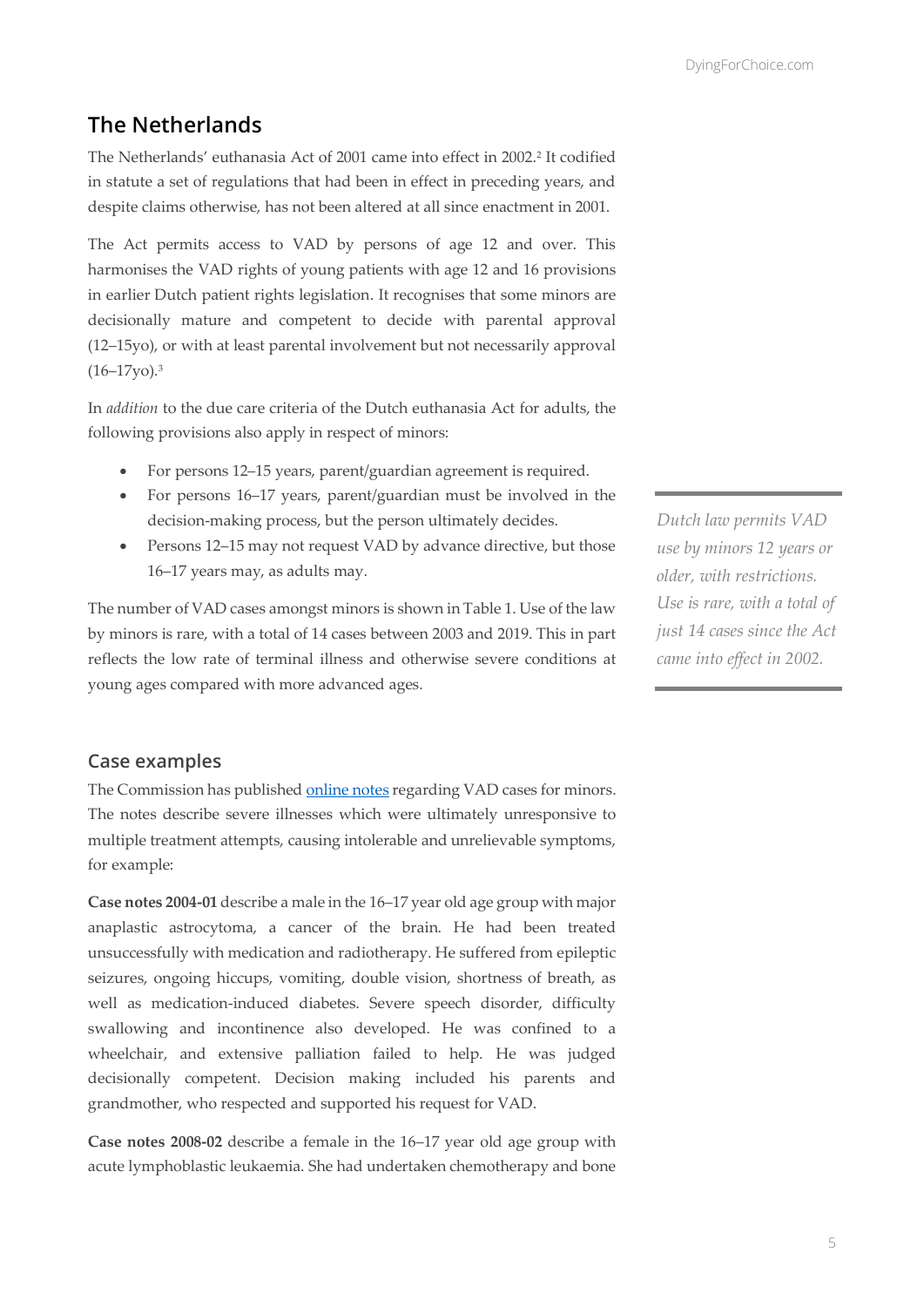| Year | <b>Cases</b>   |  |
|------|----------------|--|
| 2003 | 1              |  |
| 2004 | $\mathbf{1}$   |  |
| 2005 | $\mathbf{1}$   |  |
| 2006 | 0              |  |
| 2007 | O              |  |
| 2008 | $\overline{2}$ |  |
| 2009 | $\overline{0}$ |  |
| 2010 | O              |  |
| 2011 | $\overline{0}$ |  |
| 2012 | 0              |  |
| 2013 | 0              |  |
| 2014 | $\mathbf{1}$   |  |
| 2015 | $\overline{1}$ |  |
| 2016 | $\overline{1}$ |  |
| 2017 | 3              |  |
| 2018 | 3              |  |
| 2019 | 0              |  |

| Table 1: Number of Dutch VAD cases for minors by year.         |  |
|----------------------------------------------------------------|--|
| Source: Euthanasia Commission annual reports; online case data |  |

*Case notes highlight severe illnesses, refractory to multiple treatment attempts, with extreme and unrelievable suffering.*

marrow transplant, which were unsuccessful. In addition to breathlessness despite constant oxygen supplementation, and muscle and joint pain, she suffered from diabetes, hypertension and osteoporosis as a result of necessary heavy prednisolone use. She was completely bed-ridden and unable to find physical comfort, including severely decreased motor functionality which limited her ability to move herself, and requiring a diaper. Attempts to provide comfort with morphine and sleep medication proved counterproductive. Healing was not possible and she was expected to die within weeks. Judged decisionally competent, her parents were involved and respected her decision to use VAD.

C**ase notes 2015-59** describe a female in the 16–17 year old age group with acute myeloid leukaemia.<sup>4</sup> She had already endured an invasive stem cell transplant, which was unsuccessful. She suffered unbearably from nausea, fatigue and pain, as well as severe functional decline which robbed her of control over her life. She declined another stem cell transplant attempt as the treatment had severe side-effects but very small chance of success. With only weeks to live, she requested VAD. She was, with the involvement of her parents, judged decisionally competent, and was granted VAD.

**Case notes 2016-58** describe a male in the 16–17 year old age group with advanced metastatic cancer. After many futile attempts at various therapies, brain metastases occurred, giving rise to intense and unrelievable pain. He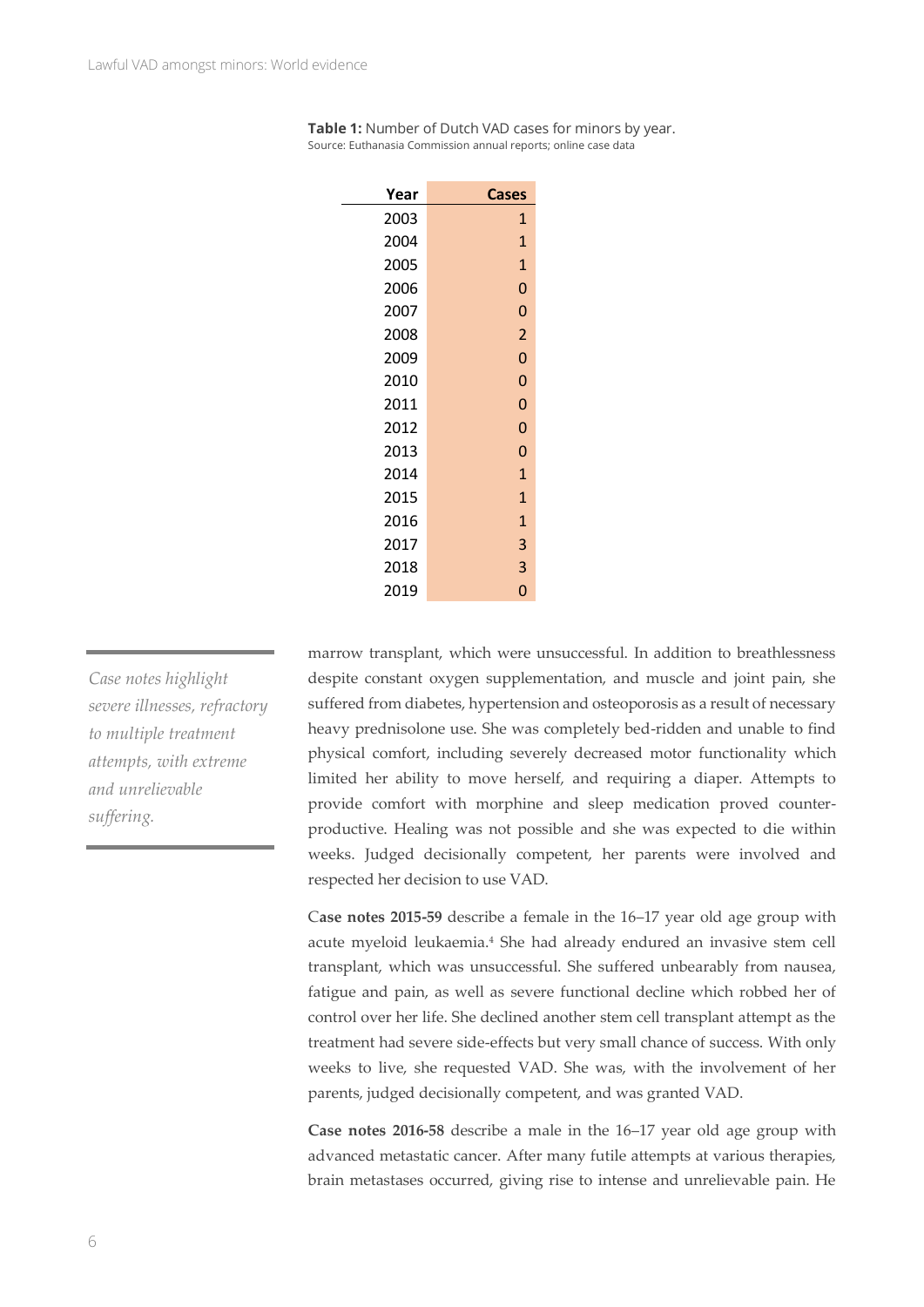also experienced severe weight loss and fatigue, was bedridden and at risk of major seizures due to the brain metastases. He was judged decisionally competent to request VAD. His parents were involved in decision making and supported his choice.

**Case notes 2018-48** describe a female in the 16-17 year old age group with a rare form of cancer present for seven years. Three years after first diagnosis a recurrence was found in the skull roof, with metastases in the neck vertebrae, ribs and pelvis. Seizures developed less than a year before death. Multiple treatments (surgery, radio- and chemotherapy) were unsuccessful and her condition deteriorated rapidly. Healing was no longer possible. She suffered from excruciating and intractable pain, and was completely bedridden. She was judged decisionally competent and her parents were involved in the decision.

**Case example 2018-51** describe a male in the 16–17 year old age group who was diagnosed with leiomyosarcoma a year and a half earlier. After two rounds of extensive treatments, lymph and lung metastases were detected and further healing was no longer possible. He suffered from extreme shortness of breath despite continuous oxygen supplementation, severe pain in the neck and shoulders, mucus formation and weakness. He was completely bedridden. He was judged decisionally competent and his parents supported his decision.

Despite the rareness of severe illnesses amongst young people that might lead them to consider VAD, cases clearly do occur, causing intense and unrelievable suffering as amongst adults.

*While rare, severe and untreatable illnesses do occur amongst minors, which may lead them to consider VAD.*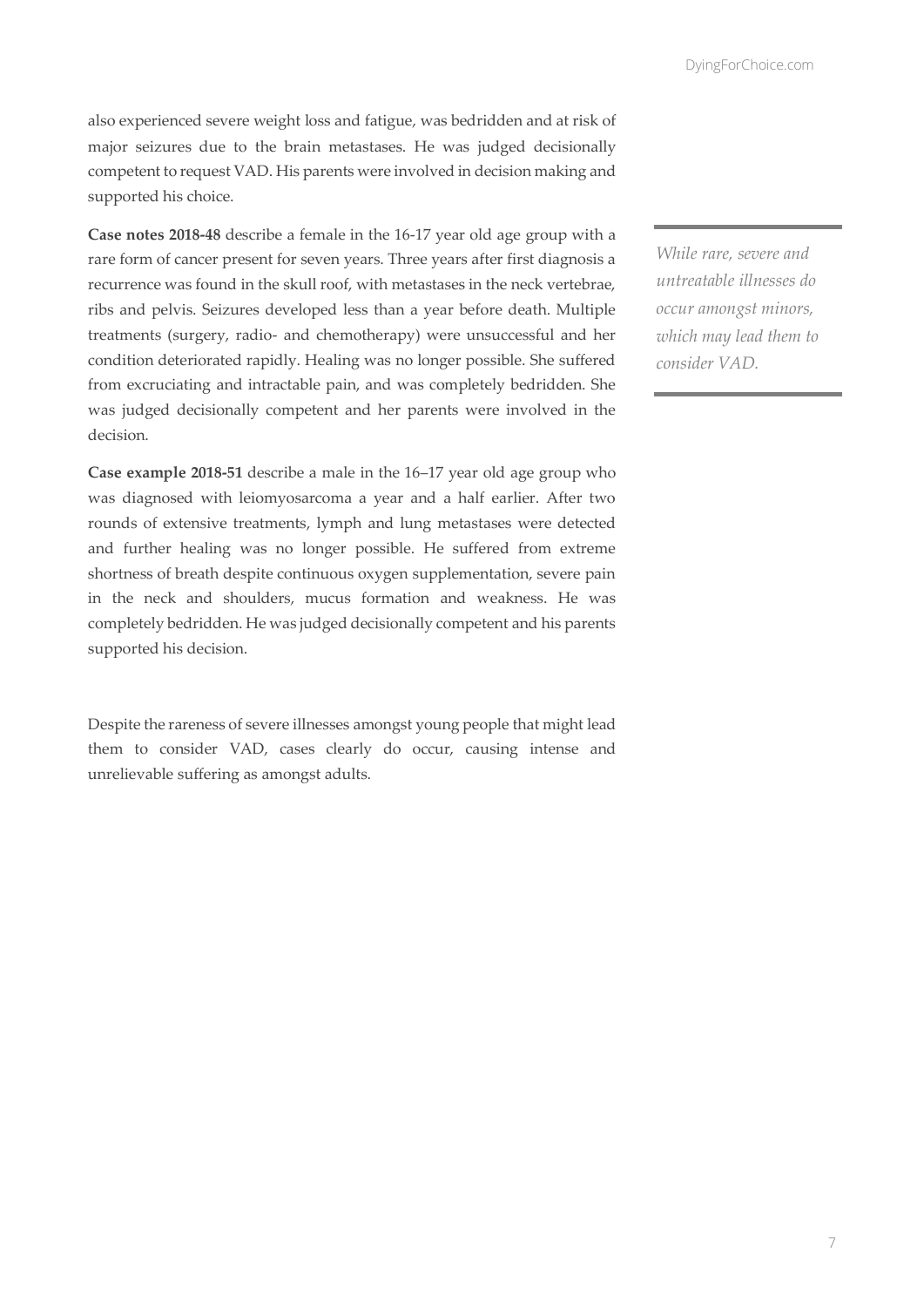#### <span id="page-7-0"></span>**The Groningen Protocol**

The Dutch Groningen protocol is worthy of mention as it is wrongly maligned in macabre and false claims about child euthanasia in the Netherlands supposedly around 650 cases a year. 5

The protocol is a regulatory agreement (not legislation) between the Dutch prosecutorial authorities and paediatricians. It was developed in consultation with the Royal Dutch Medical Association (KNMG), ratified by the Dutch Paediatric Association (NVK) in 2005 and came into effect in 2006.

It consists of a portfolio of procedures regarding the peaceful termination of life of neonates with extreme and unrelievable suffering and no realistic chance of survival. In those rare cases, doctors who follow all the procedural requirements to reach a decision in consultation with the parents, and implement peaceful euthanasia, will not be prosecuted.

Main points about this protocol include:<sup>5</sup>

- It has nothing to do with the Dutch euthanasia Act because the Act requires a direct and express request of the person wishing to end his or her life. Children under the age of 1 clearly do not possess that capacity.
- Paediatric euthanasia has been found to occur in every country in which it has been studied, regardless of a Groningen-like protocol or VAD law for competent adults, including Italy, Spain, Sweden, Germany, the UK and France. The rate of neonatal euthanasia in France was found to be significantly higher than in the Netherlands.
- A formal Commission was established to review each reported case for adherence to the regulations and best medical practice.
- In the **9 years prior** to the regulation, a total of **22 cases** of neonatal euthanasia were reported to authorities, including for problematic reasons such as spina bifida.
- In **12 years since** the protocol came into effect, a total of only **3 cases** of neonatal euthanasia\* have been reported, for extreme conditions such as Herlitz type epidermis bullosa, a fatal and untreatable illness with extreme internal and external blistering and bleeding.
- Thus, regulation has contributed to a decrease in incidence and increase in the quality of decision making. Cases are even more rare than prior to the protocol's implementation.

*While there were 22 cases of euthanasia of neonates in untreatable extremis in the 9 years prior to the Groningen protocol, there have been only 3 cases in the 12 years since.*

<sup>\*</sup> In fact, only two cases are officially reported to the Commission, but for completeness I have included a third case which occurred in 2006 just before the Commission was constituted. This case was outlined to me by the KNMG in personal correspondence.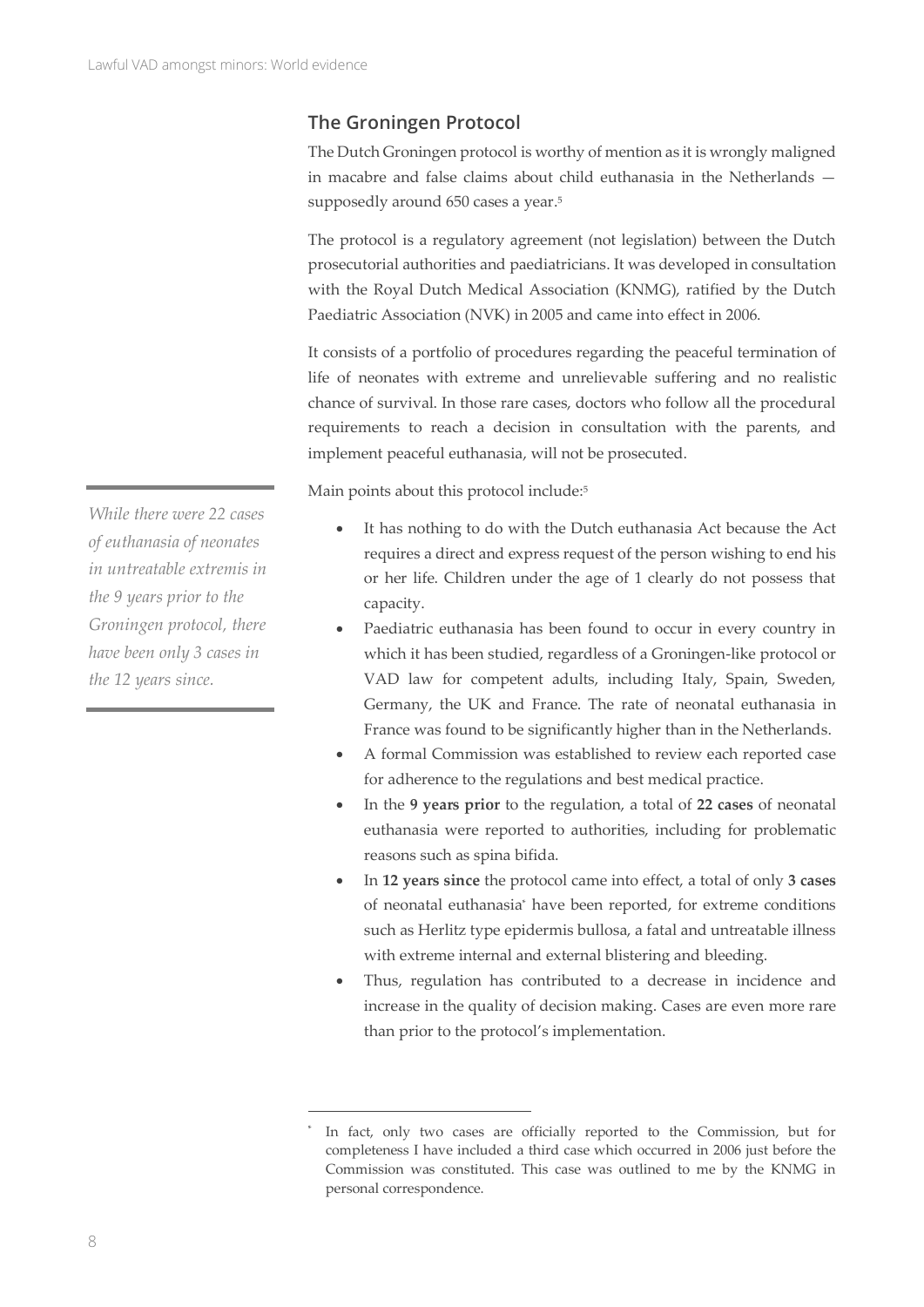# <span id="page-8-0"></span>**Belgium**

Misinformation about Belgium's legal framework regarding VAD amongst minors is common, including misleading statements advanced by vested interests. For example, the European Institute of Bioethics, which campaigns against all forms of VAD, stated that:

"*On 28 February 2014 … Belgium became the first and only country to authorise euthanasia of minors without specifying that any conditions with respect to their age should be met*." — Van De Walle 2017<sup>6</sup>

Surprisingly, even some statements made in scholarly, peer-reviewed journal articles are misleading:

"*Belgium's regime did not originally extend to minors*." — MacIntosh 2016<sup>1</sup>

"*In 2014, Belgium became the first country in the world to allow euthanasia of minors, irrespective of their age*." — Cohen-Almagor 2018<sup>7</sup>

Belgium's euthanasia Act was passed and came into effect in 2002.<sup>8</sup>

It permitted access to VAD by "emancipated" minors. In Belgium, emancipation is a special court determination regarding maturity and consequent decisional rights, pursuant to an application made by the minor or a parent/guardian under Belgium's consolidated civil code articles 476–487. <sup>9</sup> Such a determination is available only to those who have reached the age of 15. Thus, minors under the age of 15 could not lawfully access VAD.

Provided a minor could produce a court certificate of emancipation, the Act contained no additional requirements compared to adults, and offered all options available to adults, including request by advance directive.

In 2014, Belgium's parliament amended the euthanasia Act.<sup>10</sup> The amendments retained the "emancipated minors" provisions and added access, with new requirements, for non-emancipated minors:

- Capacity for discernment (decision-making capacity); and
- Condition/s causing suffering must be physical; psychological-only suffering excluded; and
- Death must be foreseeable in the short term; and
- Compulsory consultation with a child psychiatrist or psychologist to determine and attest in writing the minor's decision-making capacity; and
- Parents/guardian must agree with the minor's request, documented in writing; and
- A request may not be made by advance directive.

*Belgium's 2002 assisted dying Act permitted certain ("emancipated") minors over the age of 15 to access VAD.*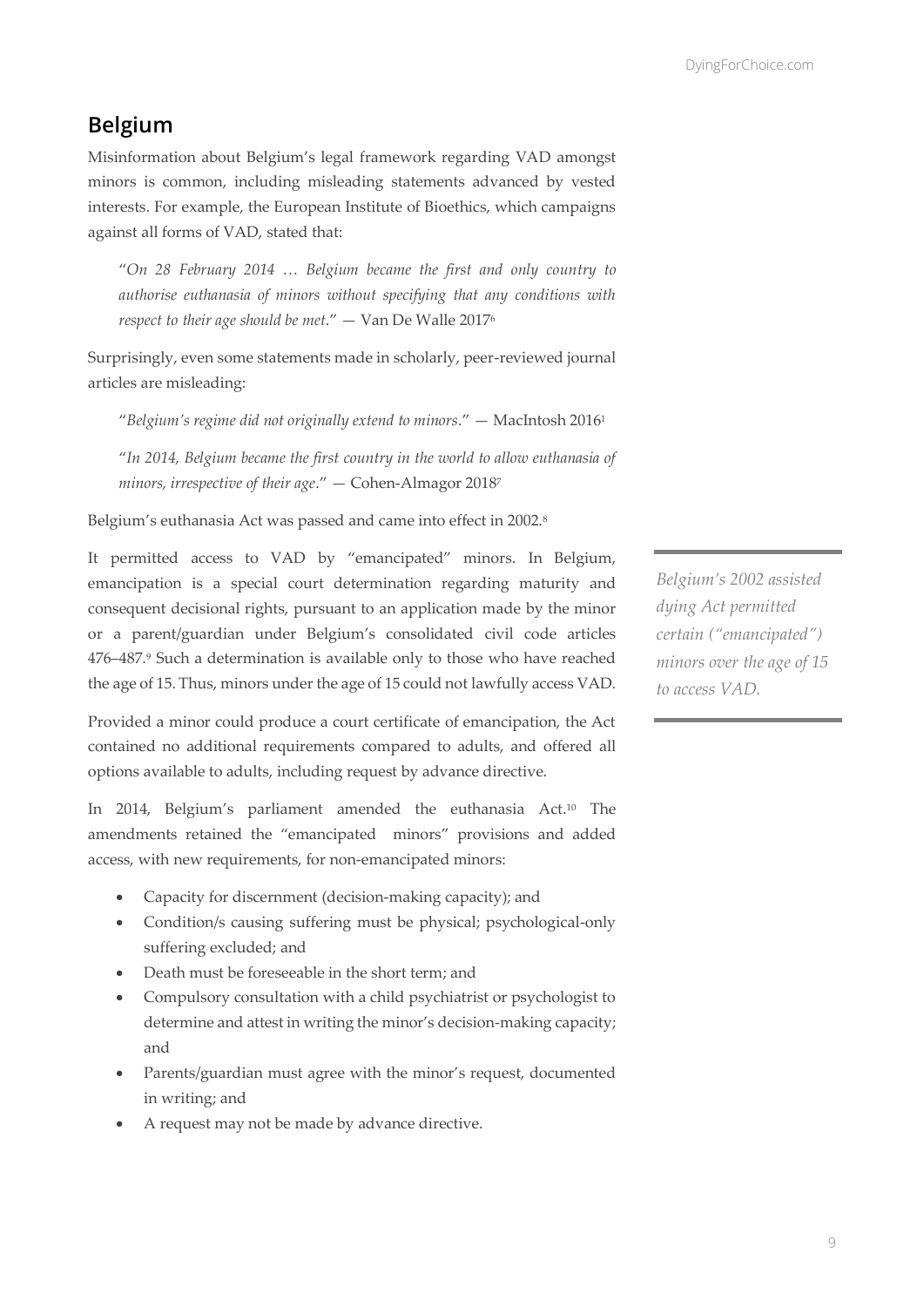It is important to note that *age* provisions in VAD laws are *proxy* provisions for decisional capacity. The law in most jurisdictions *presumes* that an adult (i.e. having reached the legal age of majority) holds full decisional capacity. If substantive doubts occur, an appropriate mental health professional must determine and certify that the capacity does not exist at the appropriate level for the relevant context, before decisional rights can be lawfully curtailed.

The 2014 revisions to the Belgian Act, therefore, appropriately insert a *direct* (not proxy) measure and compulsory professional test of decisional capacity for unemancipated minors. To this is added the security of mandatory parental or guardian decisional assistance and agreement.

As in the Netherlands, use of VAD by minors in Belgium is rare, both before and after the 2014 amendments (Table 2): 8 cases in total from 2003 to 2019.

Three of the four cases since the 2014 revision of the Act were in respect of unemancipated minors; individuals who would not have qualified prior to the Act's 2014 revision.

The Commission reviewing each of these cases reports that child psychologists or psychiatrists formally confirmed decisional capacity, and that many other physicians and care providers were consulted in addition to

**Table 2:** Number of VAD cases in Belgium for minors by year. Source: Federal Commission for Control and Evaluation of Euthanasia annual reports

2012 0 2013 0 2014 0 2015 0 2016 2 2017 1 2018 0 2019 1

Notes: Two of the three cases in 2016/17 (biennial reporting), and the 2019 case, were in respect of unemancipated minors.

*The 2014 amendment additionally granted access to unemancipated minors with physical (not mental-only) illness, professionally tested and verified decisional capacity regarding VAD, as well as parental agreement.*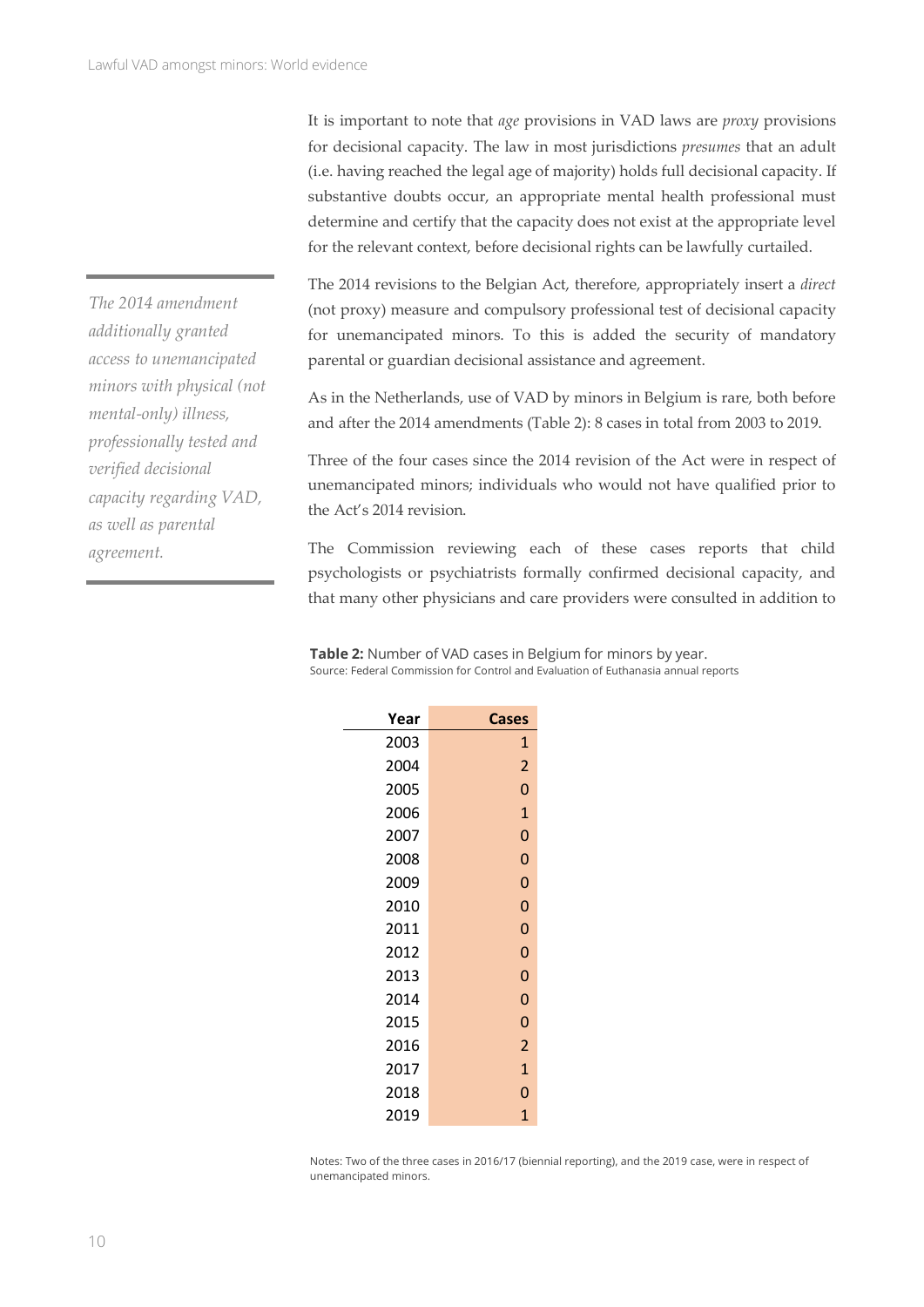the mandatory procedures.<sup>11</sup> All cases were reported in great detail and approved unanimously by the Commission.

Without distinguishing between emancipated and unemancipated minors, the Commission reports that the underlying illnesses in the three cases in 2016/2017 were:

- Severe Duchene muscular dystrophy;
- Glioblastomas: Cancer of the eye, brain and other parts of the central nervous system;
- Cystic fibrosis.

The Commission expressly noted its recognition of the intolerable suffering and untreatable nature of the illnesses of these minors. It complimented the legislature's amendment to the euthanasia Act to make it possible for unemancipated minors to consider and pursue VAD according to their own circumstances and values.

Like the Dutch experience, the Belgian experience shows that VAD cases amongst minors are rare, but that intolerable and unrelievable suffering can occur, and lead a minor to legitimately consider and pursue VAD.

*In Belgium as in the Netherlands, VAD cases amongst minors are rare and occur in respect of severe illness causing intolerable and unrelievable suffering.*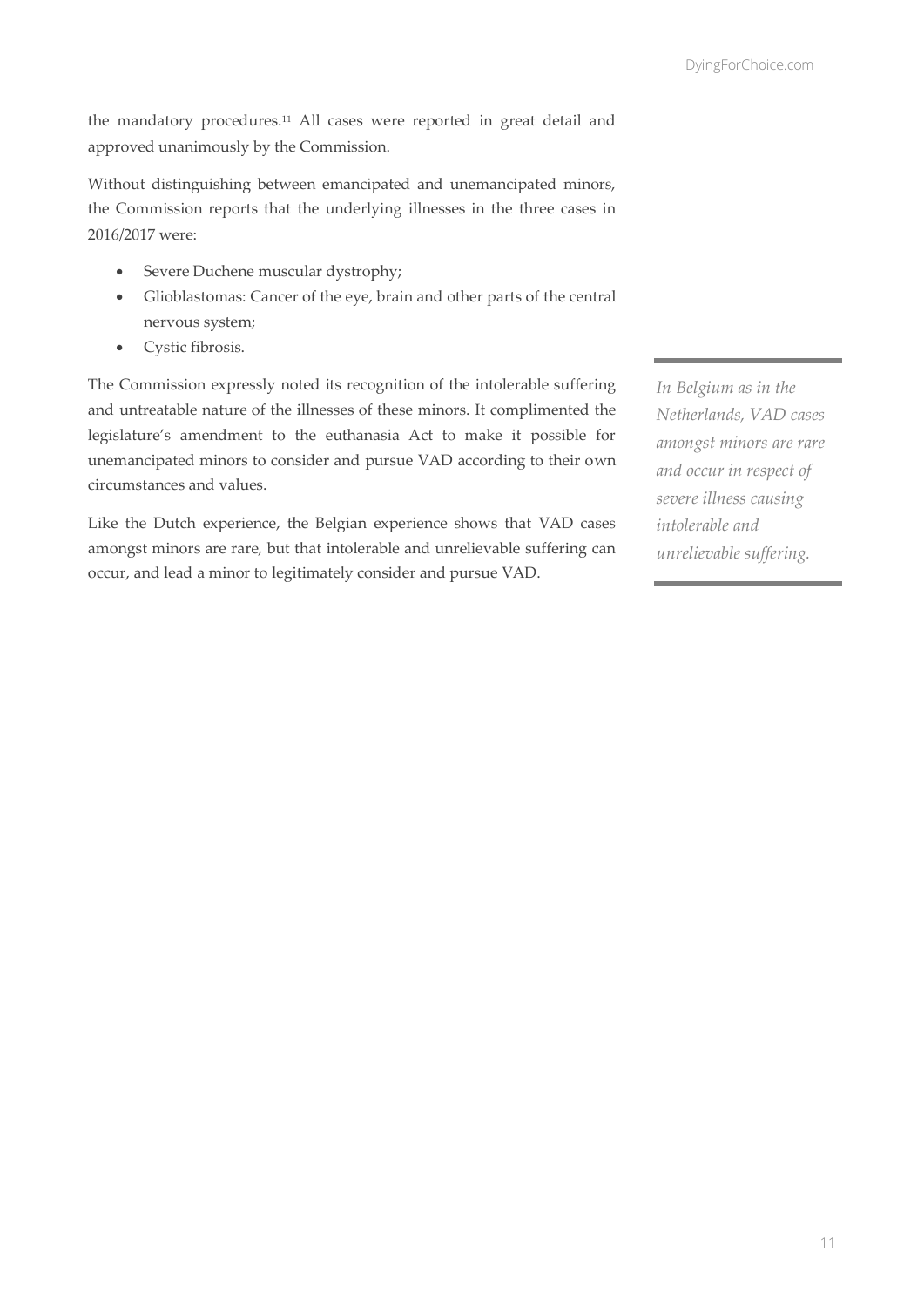# <span id="page-11-0"></span>**Switzerland**

Switzerland does not oversee VAD by statute. Rather, article 115 of the Swiss penal code, in force since 1942, provides an exception to the crime of assisting a suicide: purely non-selfish motives. 12

*Any person who, for selfish motives, incites or assists another to commit or attempt to commit suicide is, if that other person thereafter commits or attempts to commit suicide, liable to a custodial sentence not exceeding five years or to a monetary penalty.* — Article 115

Assistance is therefore generally possible and is not mandated to occur through professional medical practice, although doctors are as a matter of practice involved to assess illnesses, prognosis, decisional capacity, seriousness of requests, and to prescribe the necessary VAD medication.

There is no formal code of regulation or standards of practice established by the government. Rather, a number of assisted dying associations have been established, notably [Exit Deutsche Schwiez](https://exit.ch/) for German-speaking Swiss residents, [Exit Suisse Romande](https://exit-romandie.ch/) for French-speakers — both founded in the early 1980s — and [Dignitas](http://www.dignitas.ch/) for foreign nationals, established in 1998. There are other, smaller societies as well.

Each society maintains its own rules and procedures. The three societies mentioned above permit only adults to become members and use their services. Cases of assisted death are reported by each association to the authorities.

Official VAD figures reported by the Swiss Federal Statistical Office (FSO) for 2005–2014 indicate that no, or virtually no, persons under the age of 25 were assisted over this period. 13

Recent correspondence with the FSO confirms there have been no cases of VAD amongst minors in its detailed data collected since 1998.





*Despite no statutory or binding regulatory procedural requirements for VAD in Switzerland, the statistical office reports no cases of VAD amongst minors in detailed records kept since 1998.*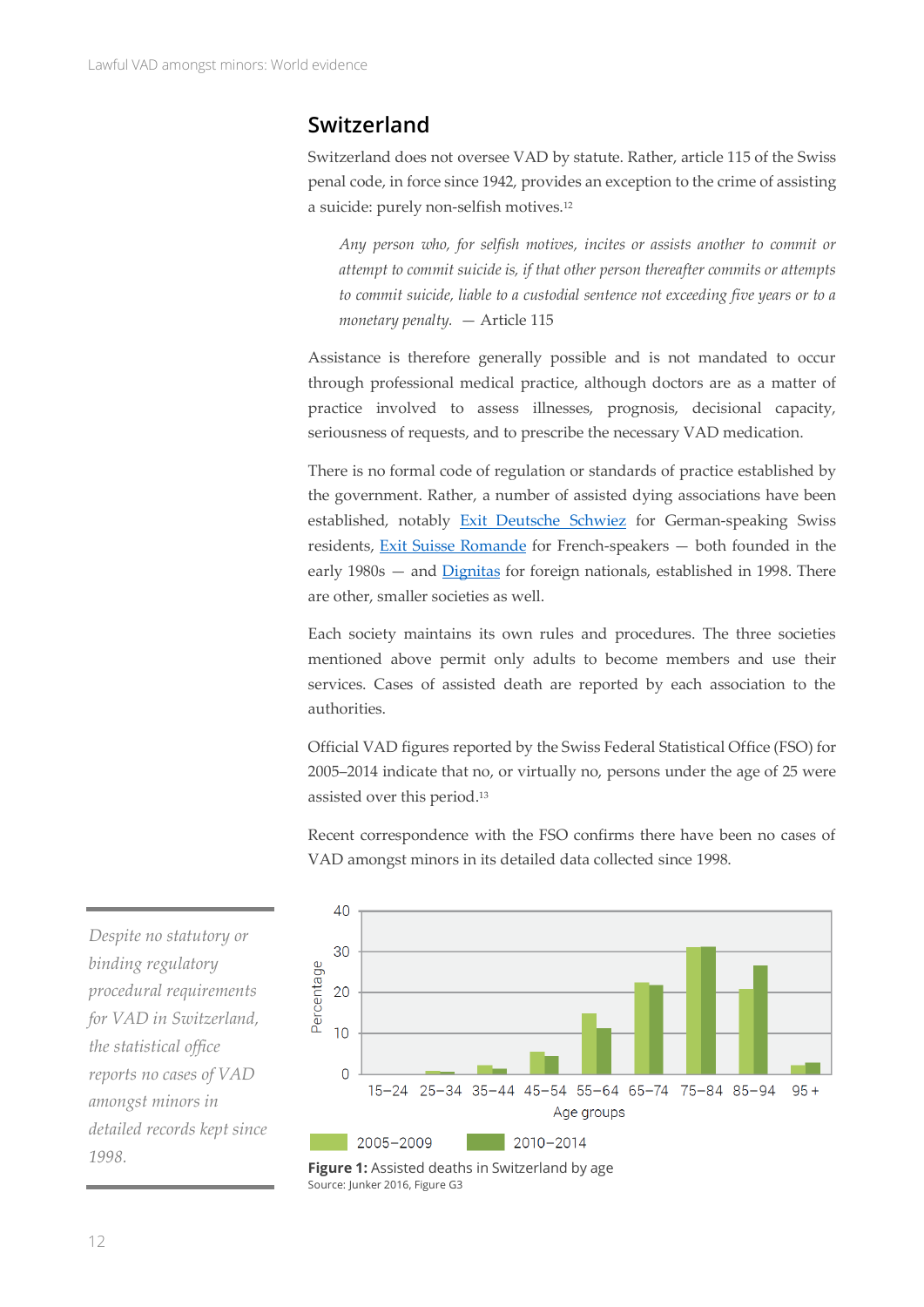# <span id="page-12-0"></span>**Colombia**

VAD was considered illegal in Colombia until 1997 when the nation's constitutional court ruled assisted dying not a crime where a patient suffers from terminal illness, with no viable treatments, and has requested death.<sup>14</sup>

However, doctors were still reluctant to assist since conflicts in criminal law remained until 2015 when the Ministry of Health and Social Protection published a formal protocol for VAD. 15

In 2018, the regulations were revised to permit access by children and adolescents from the age of 7. Additional safeguards include, similar to Belgium's provisions, compulsory testing for decisional capacity, and the approval of parents. 16

No public official documents reporting the use of VAD in Colombia were found. However, an informal report suggests that between 2015 and 2018, around 40 people in total used the law.<sup>17</sup> This is a very low rate of incidence in a country with a population of nearly 50 million.

Given the low rate of adoption prior to 2018, it is likely there have been almost no, if any, cases of VAD use amongst minors.

*Given the extremely low rate of VAD use in Colombia overall, it is likely there have been almost no, if any, cases amongst minors.*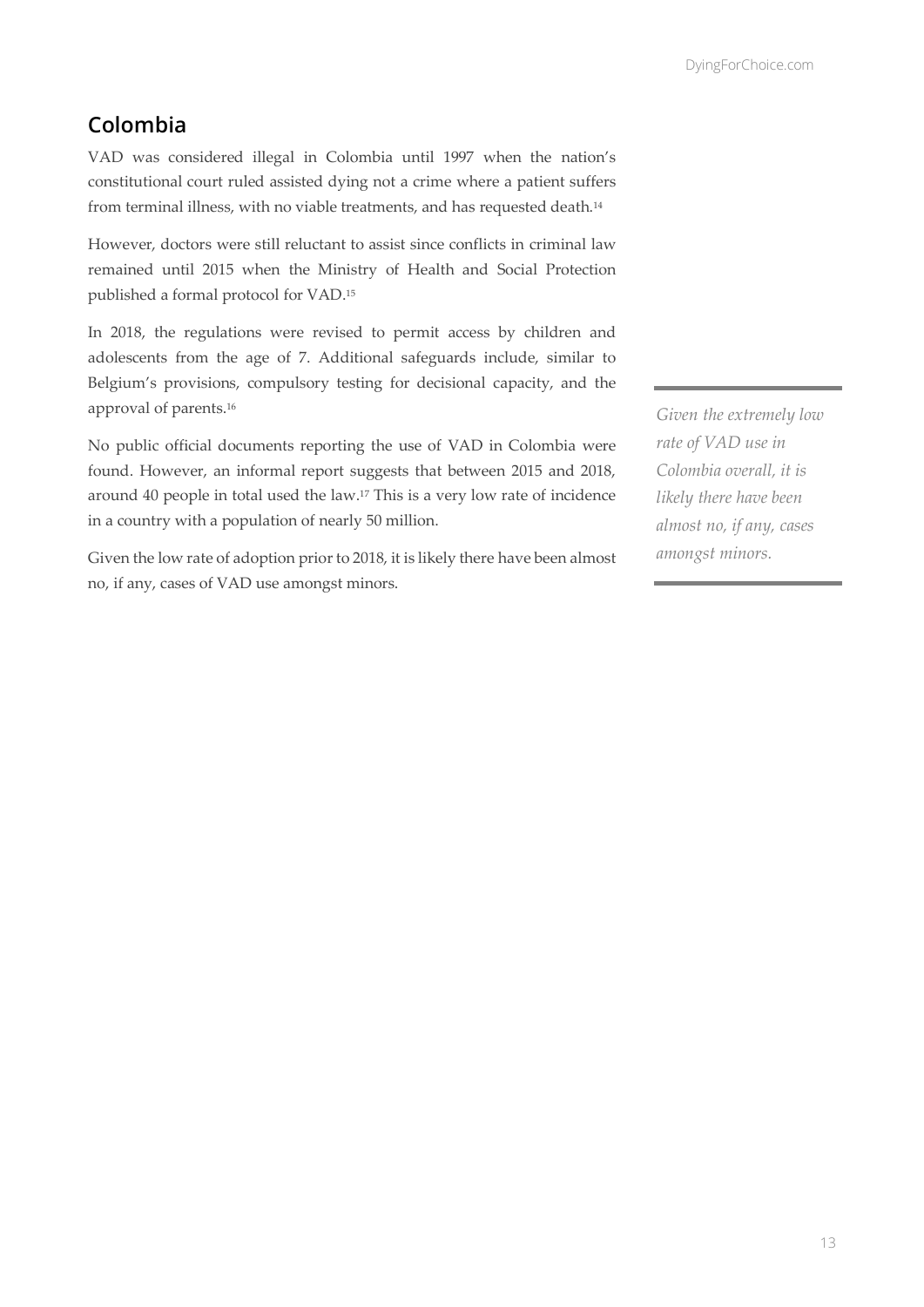# <span id="page-13-0"></span>**Conclusions**

In the four jurisdictions where VAD is currently an option for minors, cases are rare in the Netherlands and Belgium, with up to three cases per year and many years with none: a total of 14 cases in the Netherlands and 8 in Belgium.

No cases have occurred amongst minors in Switzerland since at least 1998 despite a lack of official legislative or regulatory control, and cases are exceedingly rare or non-existent in Colombia.

Dutch and Belgian case details reveal that while illnesses that cause intolerable and unrelievable suffering amongst minors are uncommon, they do occur and meet the same types of criteria that prompt adults to consider and pursue VAD.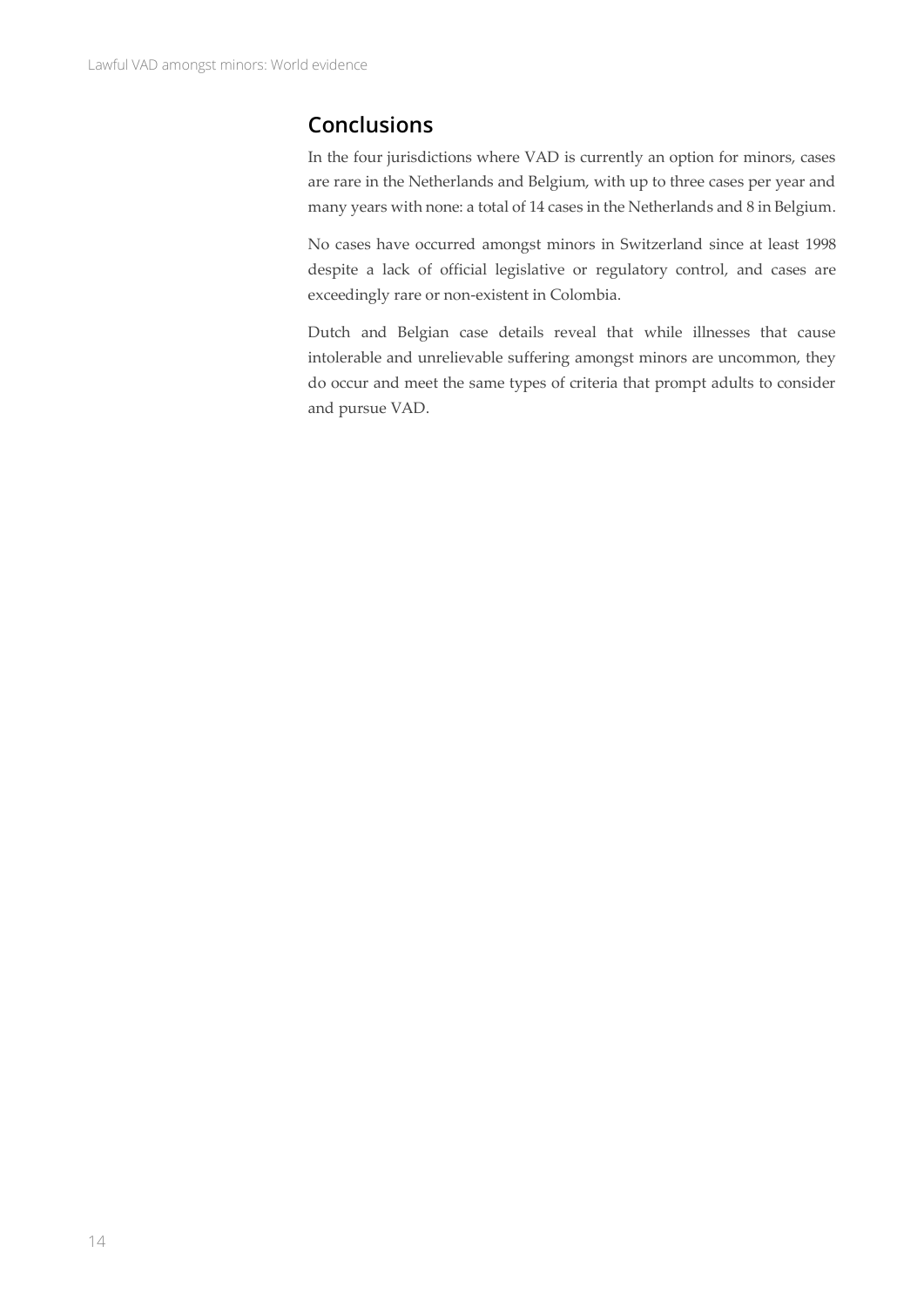# <span id="page-14-0"></span>**References**

- 1 Macintosh, C 2016, 'Carter, medical aid in dying, and mature minors', *McGill Journal of Law and Health*, **10**(1 Special Issue), pp. S1-S33.
- 2 Parliament of the Netherlands 2001, *Act on the termination of life on request and assisted suicide*, The Hague,
- 3 Bradbury, L 2003, 'Euthanasia in the Netherlands: Recognizing mature minors in euthanasia leglislation', *New England Journal of International and Comparative Law*, **9**, pp. 224-225.
- 4 Regional Euthanasia Review Committees (Netherlands) 2016, *Annual report 2015*, Arnhem, pp. 81.
- 5 Francis, N 2016, 'Neonatal deaths under the Dutch Groningen Protocol very rare despite misinformation contagion', *Journal of Assisted Dying*, **1**(1), pp. 7-19.
- 6 Van De Walle, J-P 2017, *Euthanasia of minors in Belgium*, European Institute of Bioethics, Brussels, pp. 7.
- 7 Cohen-Almagor, R 2018, 'Should the euthanasia act in Belgium include minors?', *Perspectives in Biology and Medicine*, **61**(2), pp. 230-248.
- 8 Parliament of Belgium 2002, 'The Belgian Act on Euthanasia of May 28th 2002 (unofficial English translation)', *Ethical Perspectives*, **9**(2-3), pp. 182-188.
- 9 Parliament of Belgium 2020, *Consolidated Civil Code: Chapter III - Emancipation*, Brussels, pp. 98-99.
- 10 Parliament of Belgium 2014, 'An Act to modify the law of 28 May 2002 on euthanasia with a view to extending it to minors', p. 4.
- 11 Federal Commission for Control and Evaluation of Euthanasia (Belgium) 2018, *Eighth report to the Legislative Chambers: Years 2016-2017*, Brussels, pp. 70.
- 12 Federal Assembly of the Swiss Confederation 2014, *Swiss criminal code [English translation]*, Federal Assembly of the Swiss Confederation, viewed 3 Sep 2014, [http://www.admin.ch/opc/en/classified](http://www.admin.ch/opc/en/classified-compilation/19370083/index.html)[compilation/19370083/index.html.](http://www.admin.ch/opc/en/classified-compilation/19370083/index.html)
- 13 Junker, C 2016, *Cause of death statistics 2014: Assisted suicide and suicide in Switzerland*, 1260-1400, Federal Statistical Office, Switzerland, Neuchatel, pp. 4.
- 14 Ceaser, M 2008, 'Euthanasia in legal limbo in Colombia', *The Lancet*, **371**(9609), pp. 290-291.
- 15 Ministry of Health and Social Protection of Colombia 2105, *Protocol for the application of the euthanasia procedure in Colombia 2015*, Bogotá, pp. 120.
- 16 Ministry of Health and Social Protection of Colombia 2018, *Resolution 825/2018 through which the procedure is regulated to make effective the right to die with dignity of children and adolescents*, Bogotá, pp. 16.
- 17 Triviño, MA 2019, *Colombia has regulated euthanasia for children and adolescents*, Latin-American Post, viewed 24-Jun 2018, [https://latinamericanpost.com/20090-colombia-has-regulated-euthanasia](https://latinamericanpost.com/20090-colombia-has-regulated-euthanasia-for-children-and-adolescents)[for-children-and-adolescents](https://latinamericanpost.com/20090-colombia-has-regulated-euthanasia-for-children-and-adolescents).